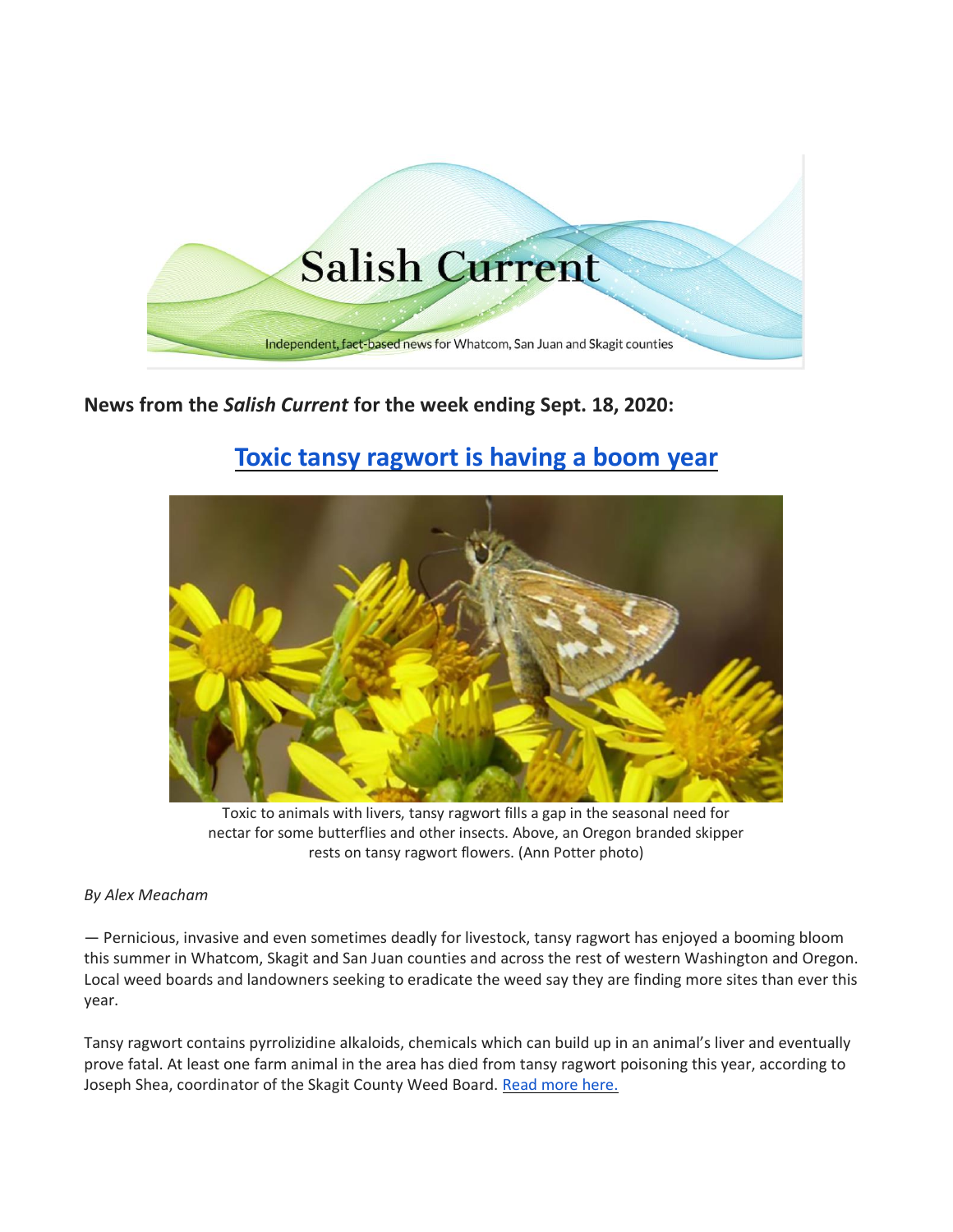\* \* \*

Salish Current *affirms its commitment to work for truth, justice, equality and healing for all people. #SayTheirNames #BlackLivesMatter #NoJusticeNoPeace*

\* \* \*

# **News from around the region:**

## **Health and Safety**

- Canada will keep the border closed until at least until Oct. 21 [\(CBC\)](https://www.cbc.ca/news/politics/canada-us-border-closure-extended-1.5725589) and more likely until the end of November. [\(Reuters\)](https://ca.reuters.com/article/us-health-coronavirus-usa-canada-idCAKBN2662RS?) And really, not many Canadians or their public officials favor opening the border despite economic losses [\(CBC\)](https://www.cbc.ca/news/business/canada-u-s-border-closure-support-mayors-tourism-trump-1.5722974)
- Bellingham Mayor Seth Fleetwood agreed with the Whatcom County Public Health Advisory Board that racism is a public health crisis and will forward to the City Council an official proclamation to that effect. [\(Bellingham Herald\)](https://www.bellinghamherald.com/news/local/article245740325.html)

#### **Education**

• Western Washington University begins classes Sept. 23 with an enrollment of about 15,000 students. Almost all courses will be delivered remotely. [\(City of Bellingham City Council meeting report.\)](https://meetings.cob.org/Meetings/ViewMeeting?id=2288&doctype=3)

#### **Government**

- The Lynden City Council is scheduled on Sept. 21 to consider a city statement on racial justice in response to two youth-originated Black Lives Matter demonstrations in Lynden this summer. [\(Lynden](https://www.lyndentribune.com/news/city-council-to-consider-racial-justice-statement/article_94cee87a-f7af-11ea-b1ec-6b5c3b791d8b.html)  [Tribune/paywall\)](https://www.lyndentribune.com/news/city-council-to-consider-racial-justice-statement/article_94cee87a-f7af-11ea-b1ec-6b5c3b791d8b.html)
- The Anacortes City Council authorized on Monday the sale of up to \$48.1 million in 20-year revenue bonds to fund improvements to the city's water and sewer systems. [\(Anacortes American/paywall\)](https://www.goskagit.com/anacortes/news/council-approves-48-1-million-bond-to-fund-water-sewer-improvements/article_3c2f71cc-f826-11ea-ae68-3f2c5dc6a575.html)
- City of Bellingham
	- $\circ$  The City Council on Sept. 14 voted unanimously to approve purchase of property on the north shore of Lake Whatcom for \$1.8 million to preserve forests in the watershed. [\(Bellingham Herald\)](https://www.bellinghamherald.com/news/local/article245789780.html)
	- o A summary of the City Council meeting of Sept. 14 can be found [here.](https://meetings.cob.org/Meetings/ViewMeeting?id=2288&doctype=3)
	- $\circ$  The Council voted 5-2 (Knutson, Hammill opposed) to request the City administration develop changes to the current [Public Works conduit policy](https://meetings.cob.org/Documents/ViewDocument/Attachment%20-%20CONDUIT%20POLICY%20-%20AB_%2022007.pdf?meetingId=2294&documentType=Agenda&itemId=15862&publishId=17164&isSection=false) to take community needs and economic development needs into consideration. Public Works and Natural Resources Committee chair Michael Lilliquist said, "This is not about broadband."
	- $\circ$  The Council voted unanimously to direct the City administration to create a budget proposal to fund the creation and development of a 911 co-responder program that, when operational, will specifically address behavioral health 911 calls through an unarmed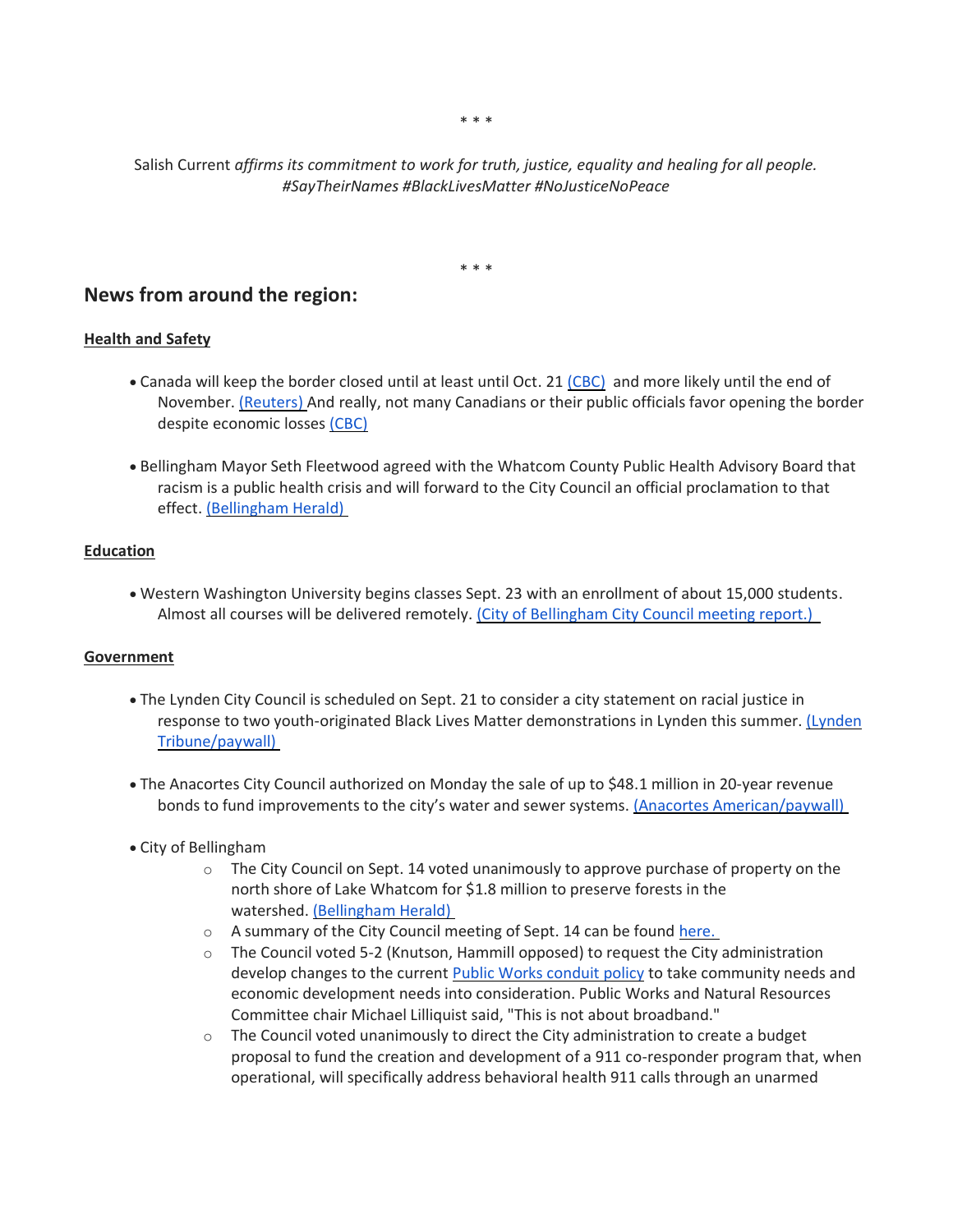response that will include designated crisis responders, nurses and community health professionals or other similar health professionals. [\(22723\)](https://meetings.cob.org/Documents/ViewDocument/Agenda%20Bill%2022723.pdf?meetingId=2312&documentType=Agenda&itemId=15960&publishId=17170&isSection=false)

- $\circ$  The Council unanimously approved that the Council, Mayor, and Administrative staff attend the Multicultural Organization Development and Integrating Diversity and Inclusiveness into Your Systems training. [\(22753\)](https://meetings.cob.org/Documents/ViewDocument/Agenda%20Bill%2022753.pdf?meetingId=2318&documentType=Agenda&itemId=15962&publishId=17255&isSection=false)
- o The Council unanimously voted to request a briefing on police certification or the status of a national database that tracks officers that have been let go due to serious misconduct. [\(22754\)](https://meetings.cob.org/Documents/ViewDocument/Agenda%20Bill%2022754.pdf?meetingId=2318&documentType=Agenda&itemId=15957&publishId=17264&isSection=false)
- o The next meeting of the Bellingham City Council is scheduled for Sept. 28, 7 p.m. Agenda and information on how to view and participate can be found [here.](https://meetings.cob.org/)
- Whatcom County
	- oA summary of the Whatcom County Council meeting of Sept. 15 can be found [here.](https://whatcom.legistar.com/View.ashx?M=E2&ID=735033&GUID=9B33ADCB-3FB2-4C89-9A2A-ABF3EA7C4A3F)
	- oThe council voted unanimously to grant Cellco Partnership d/b/a Verizon Wireless a nonexclusive franchise for the provision of wireless telecommunications services. [\(AB2020-](https://whatcom.legistar.com/View.ashx?M=F&ID=8081102&GUID=94AEF519-07CB-484B-8F7C-F9E785500206) [086\)](https://whatcom.legistar.com/View.ashx?M=F&ID=8081102&GUID=94AEF519-07CB-484B-8F7C-F9E785500206)
	- oThe council voted 6-1 (Elenbaas opposed) to authorize the County Executive to enter into interlocal agreements between Whatcom County and regional law enforcement agencies for the use of the Plantation Rifle Range to train personnel, in various contract amounts.
	- oThe Council voted 5-2 (Byrd, Elenbaas opposed) to authorize the County Executive to enter into an interlocal agreement between Whatcom County and Washington State Department of Commerce for funding to develop and expand shelter programs, in the amount of \$1,194,211 [\(AB2020-376\)](https://whatcom.legistar.com/View.ashx?M=F&ID=8774081&GUID=14052FB8-B779-48F5-B3E3-4C3CB50A7372)
	- oThe next meeting of the Whatcom County Council is scheduled for Sept. 29, 6 p.m. To participate, [click here.](http://www.whatcomcounty.us/3415/Participate-in-Virtual-Council-Meetings)
- Port of Bellingham
	- $\circ$  Minutes of the Sept. 15 meeting of the Port Commission can be seen [here.](https://www.portofbellingham.com/AgendaCenter/ViewFile/Minutes/_09152020-450)
	- o Broadband: Staff reported that the scope of work is being finalized and discussions with partners are underway.
	- $\circ$  Border: Staff reports that the business community is very motivated to open the borders, but the non-business community members are very supportive of keeping the border closed.
	- o The Port of Bellingham will hold a special meeting on Sept. 29 from 1:30 to 3:30 p.m. on Zoom to discuss its 2021 capital budget. The next regular commission meeting is scheduled for Oct. 6.

# **Nature**

• A decade after the Salish Sea was named with the hope that nations would improve collaboration on conservation, scientists and First Nations say that has not been fully realized and the waterway is suffering because of it. [\(CBC\)](https://www.cbc.ca/news/canada/british-columbia/salish-sea-10-years-1.5719577)

•

- Out of \$18 million of grants awarded for salmon restoration statewide, Skagit County will spend its \$1.1 million in the Skagit River and its tributaries, and \$23,000 in the south fork of the Nooksack River that snakes through land north of Highway 20.
- Take a trip with Center for Whale Research founder and senior scientist Ken Balcomb to photograph whales during the Sept. 5 Superpod encounter. [\(The Orcasonian\)](https://theorcasonian.com/78442-2/)